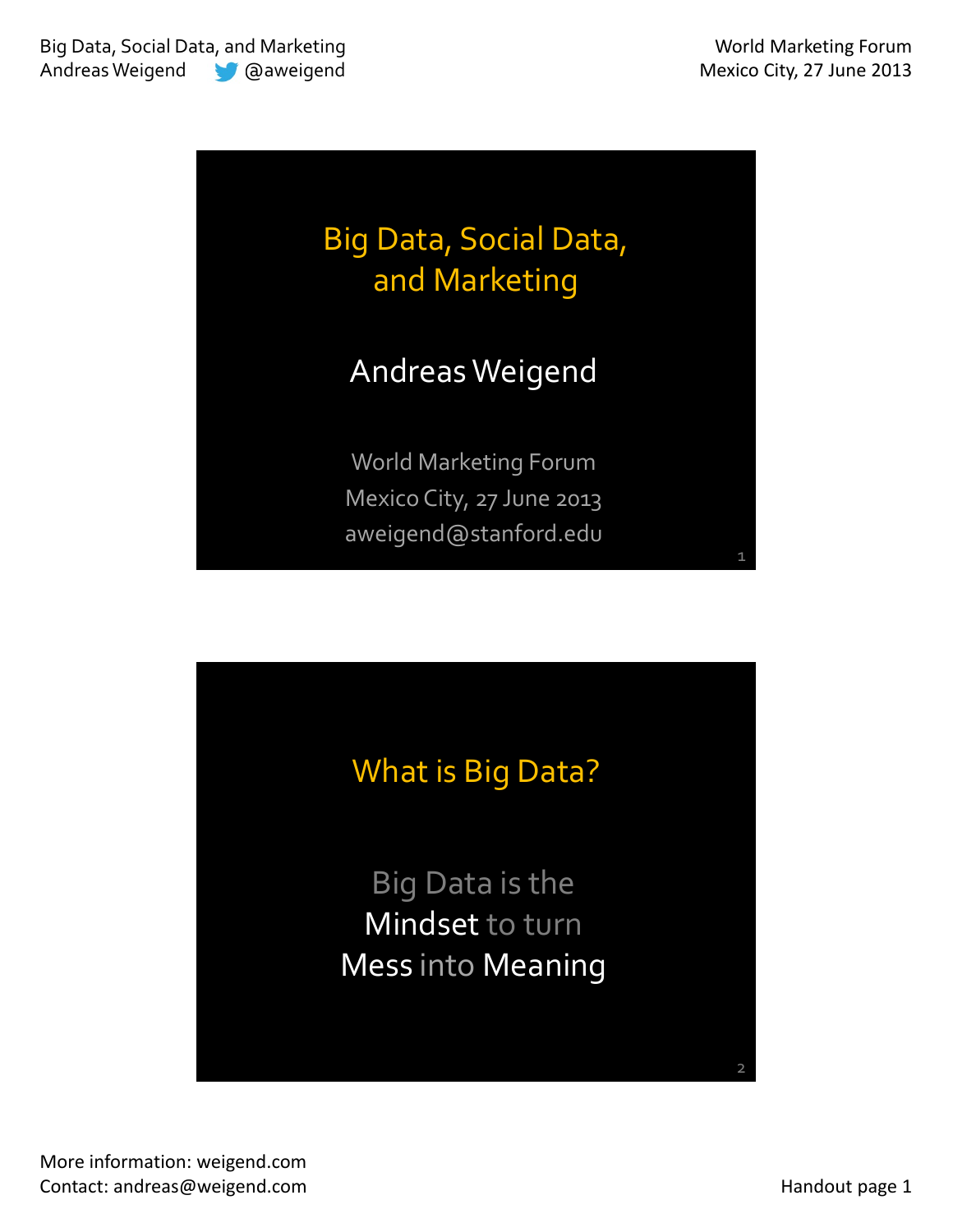

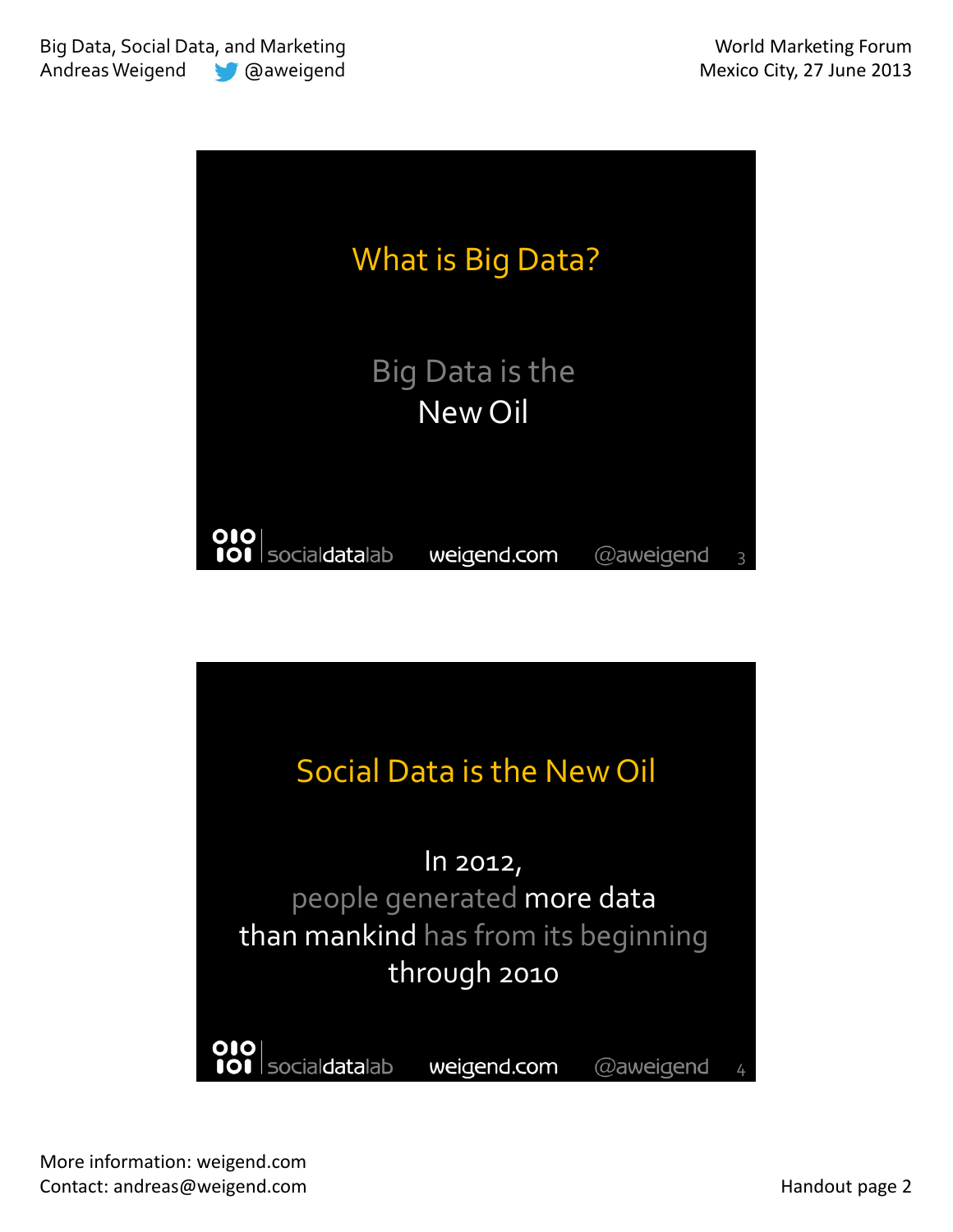

| <b>Shift in Communication</b> |             |  |  |
|-------------------------------|-------------|--|--|
| $\rightarrow$                 | Two-way     |  |  |
| $\rightarrow$                 | Synchronous |  |  |
| $\rightarrow$                 | Interacting |  |  |
| $\rightarrow$                 | Flow        |  |  |
| $\Rightarrow$                 | Public<br>6 |  |  |
|                               |             |  |  |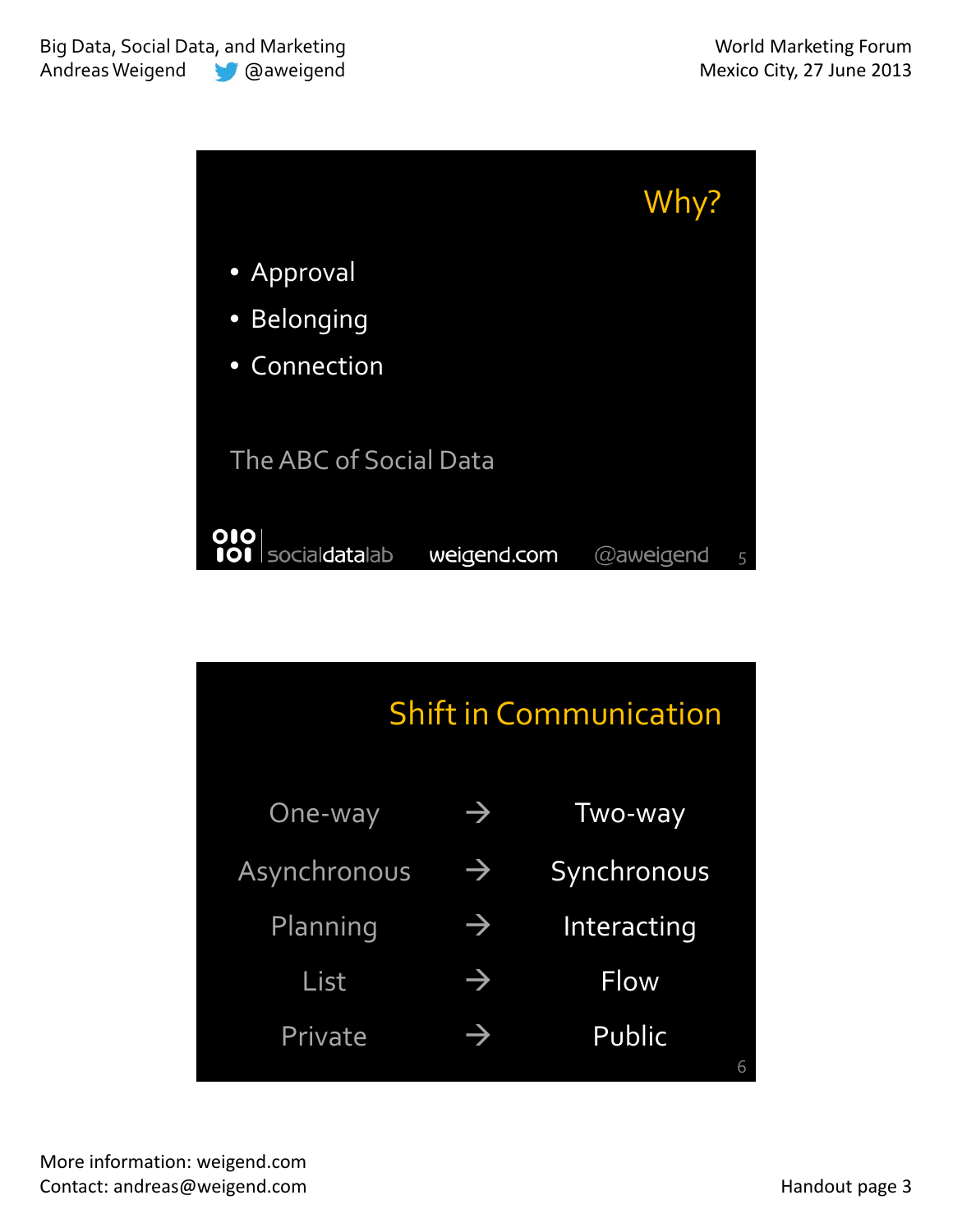

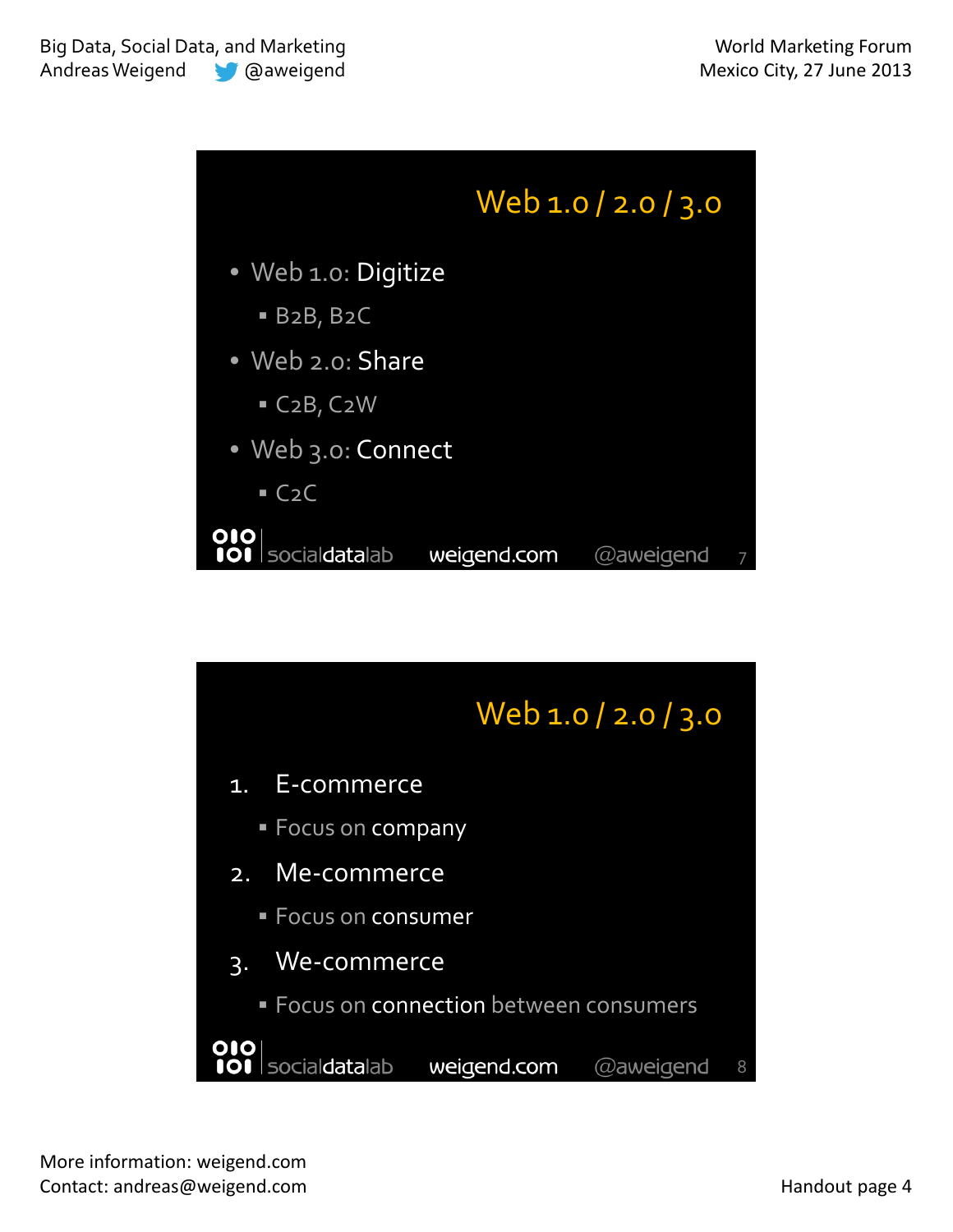9

## Culture Shift

- Amazon has changed the way a billion people think about purchases
- Google has changed the way a billion people think about information
- Facebook has changed the way a billion people think about identity

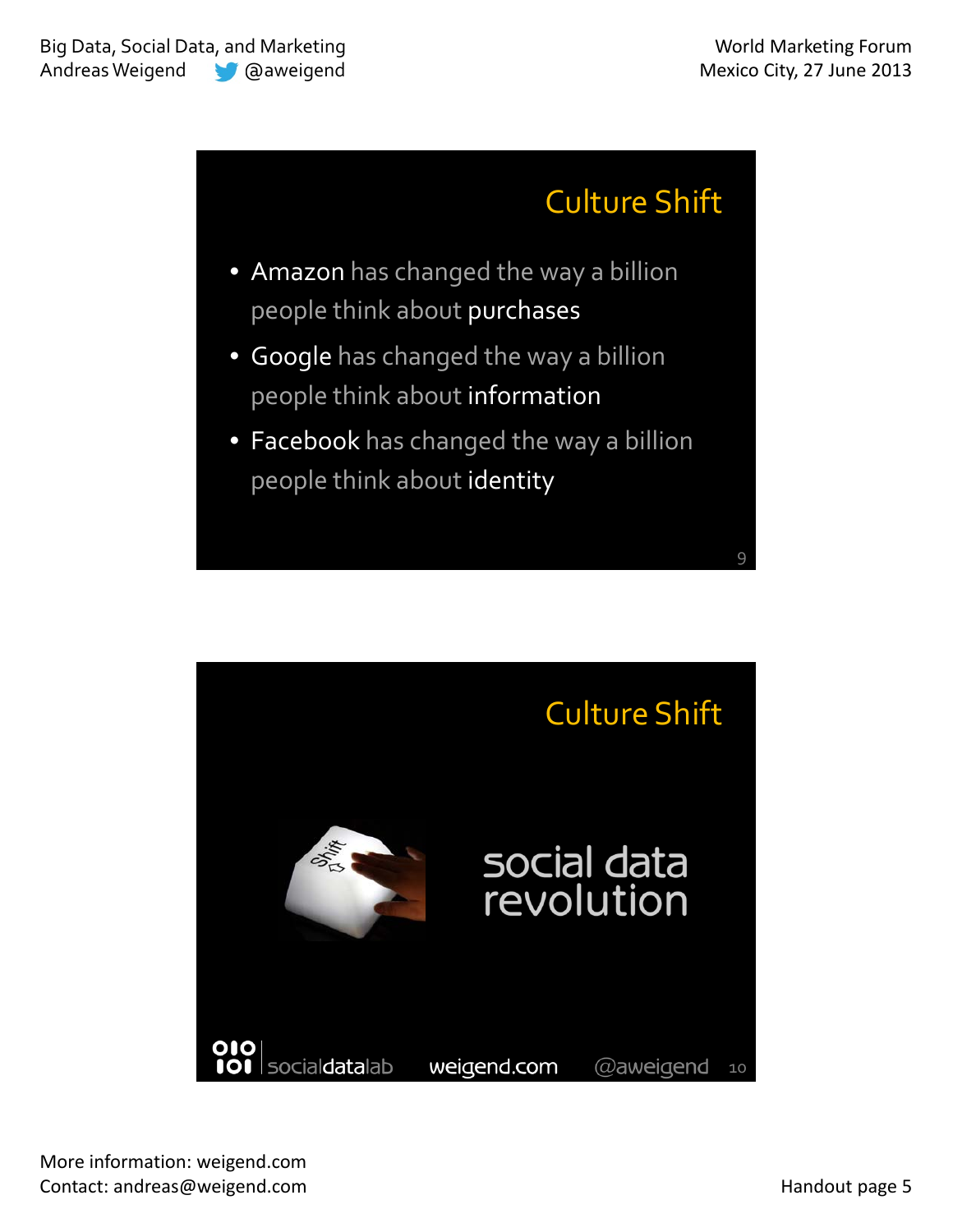



More information: weigend.com Contact: andreas@weigend.com example and a set of the example of the Handout page 6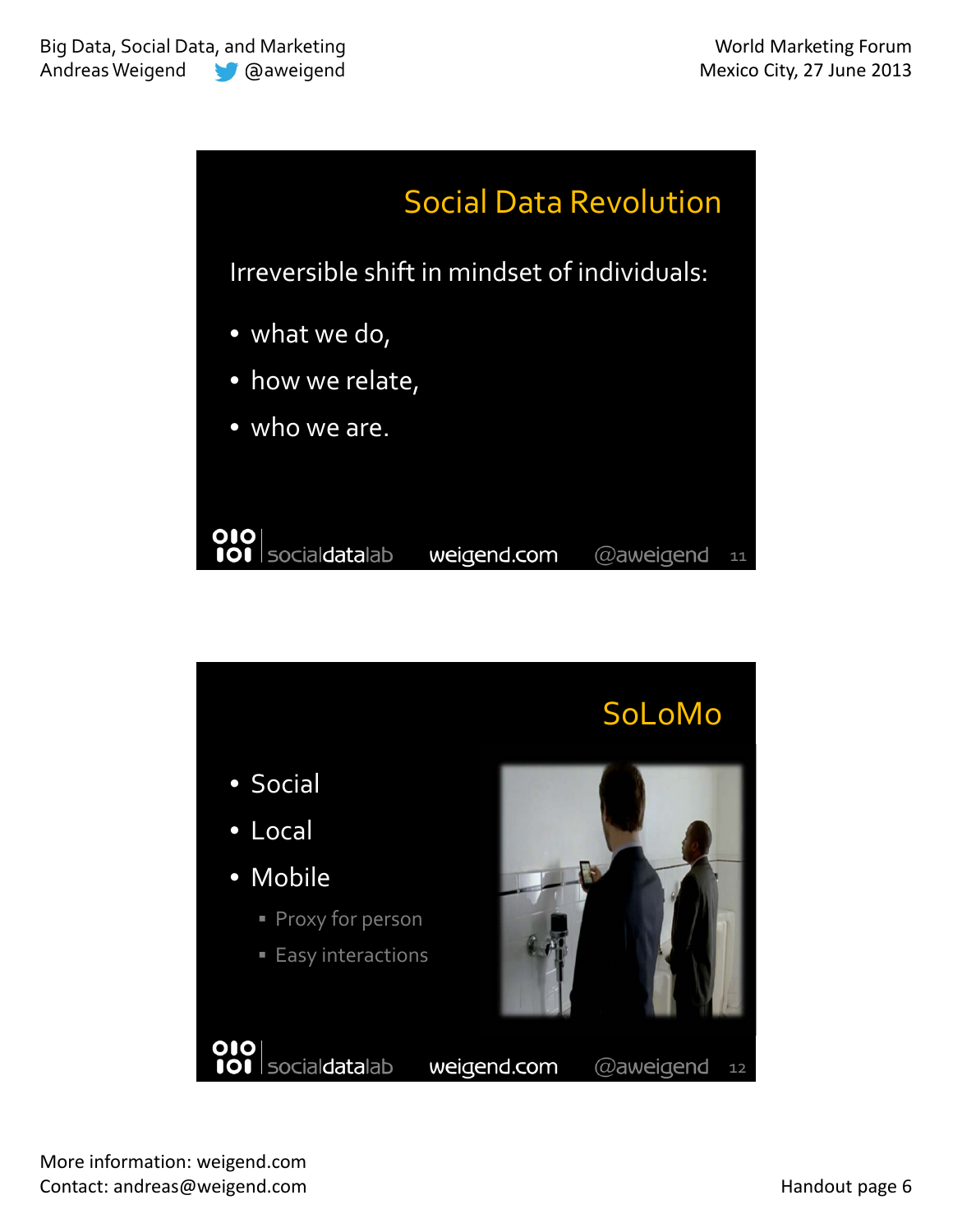

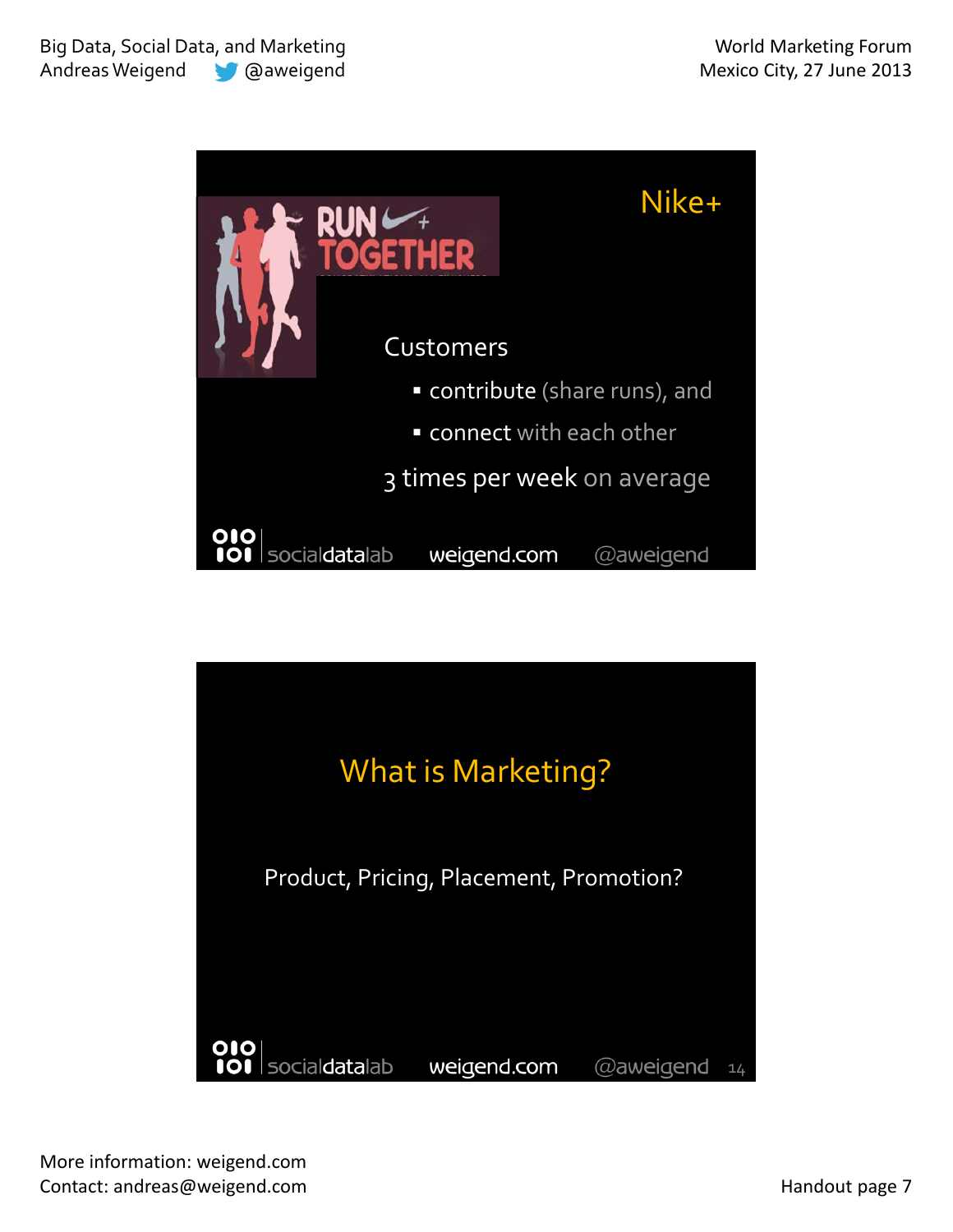

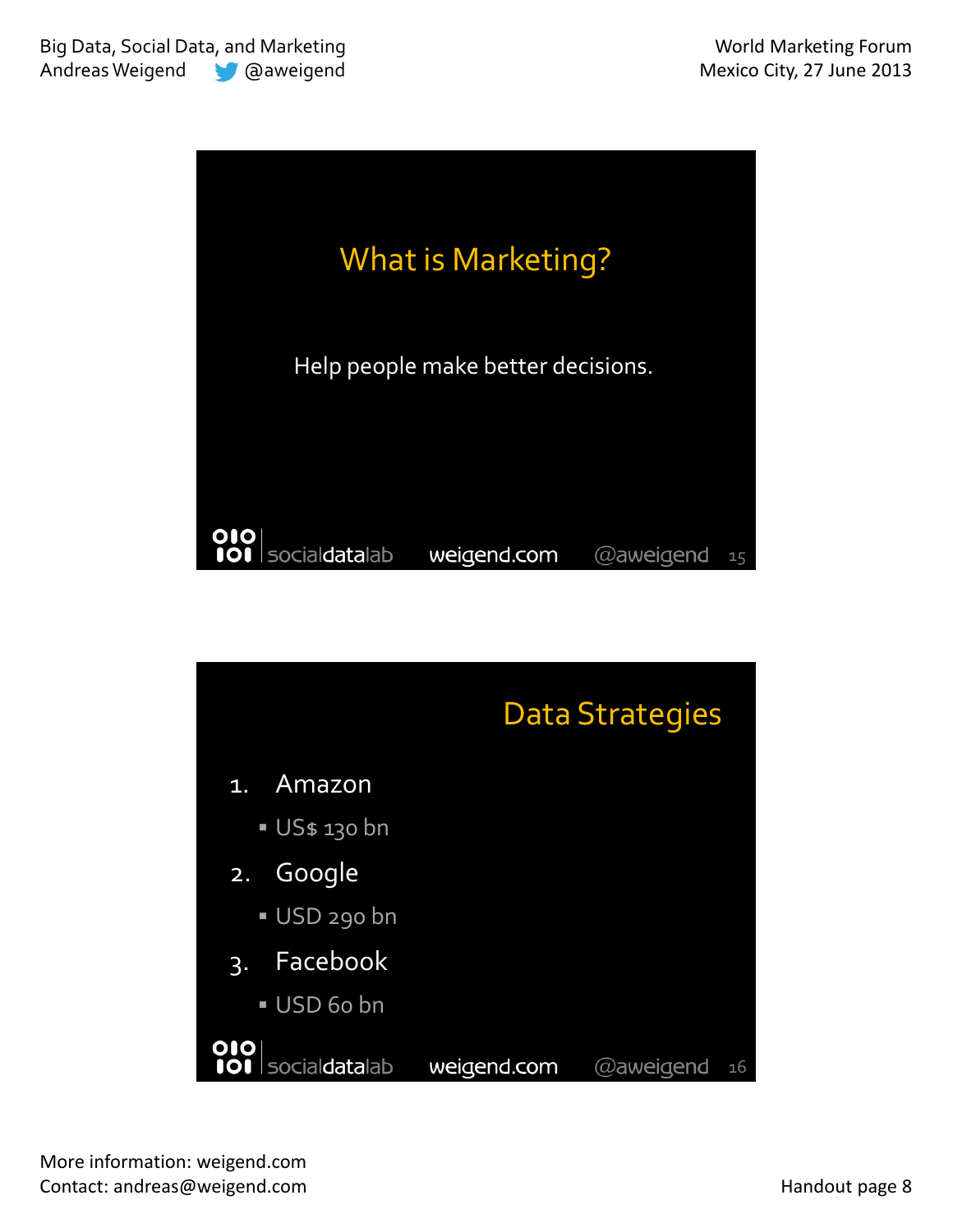

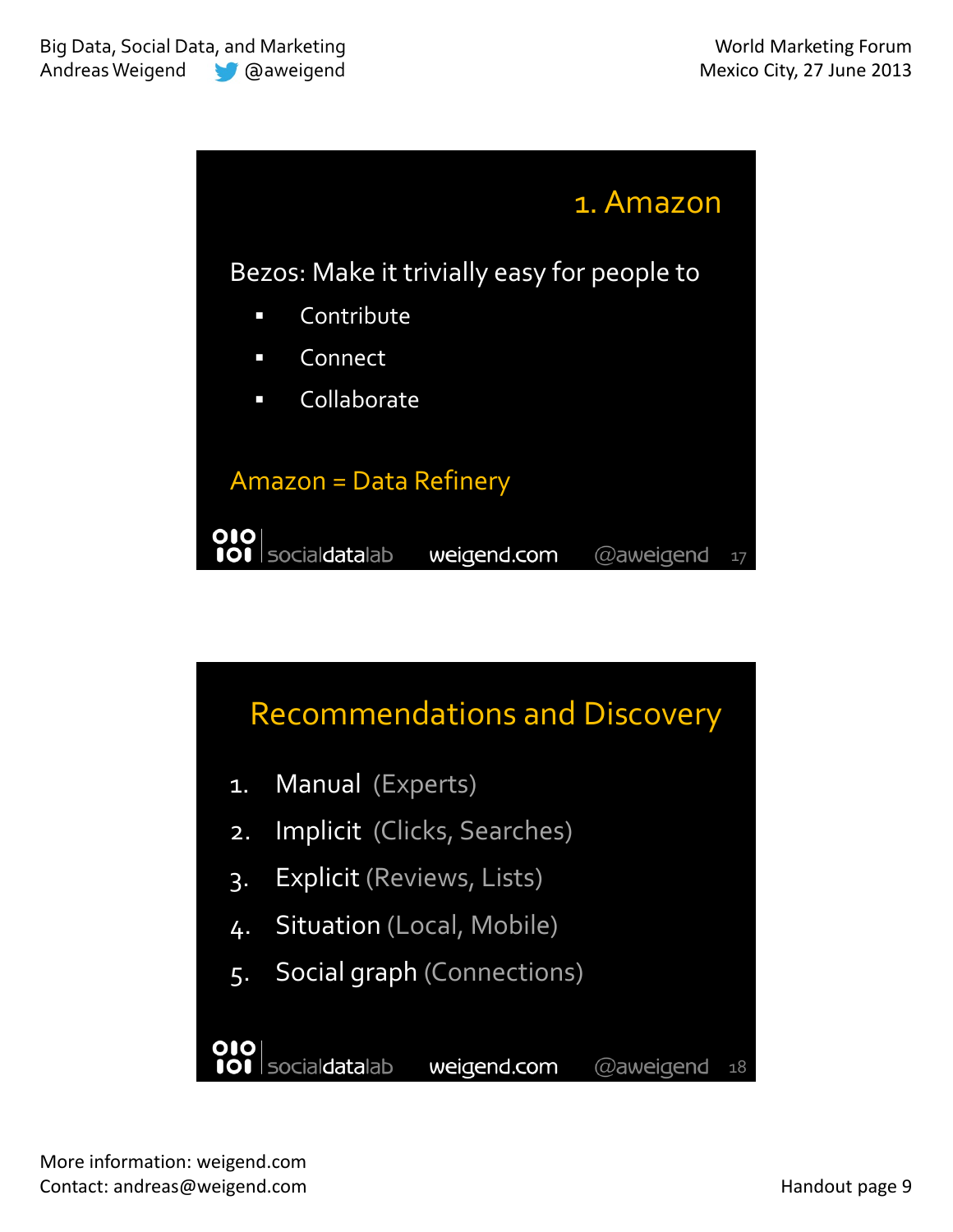

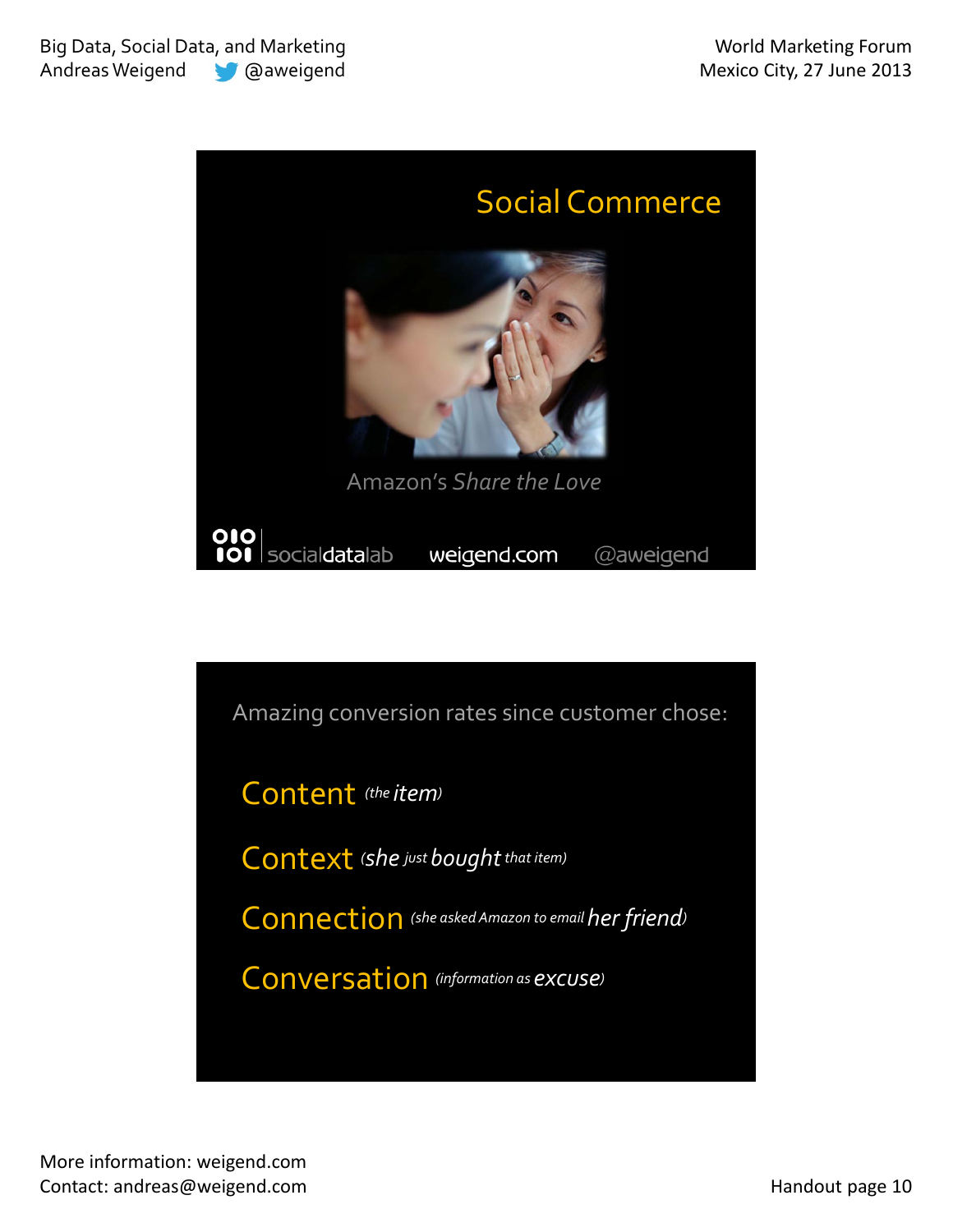

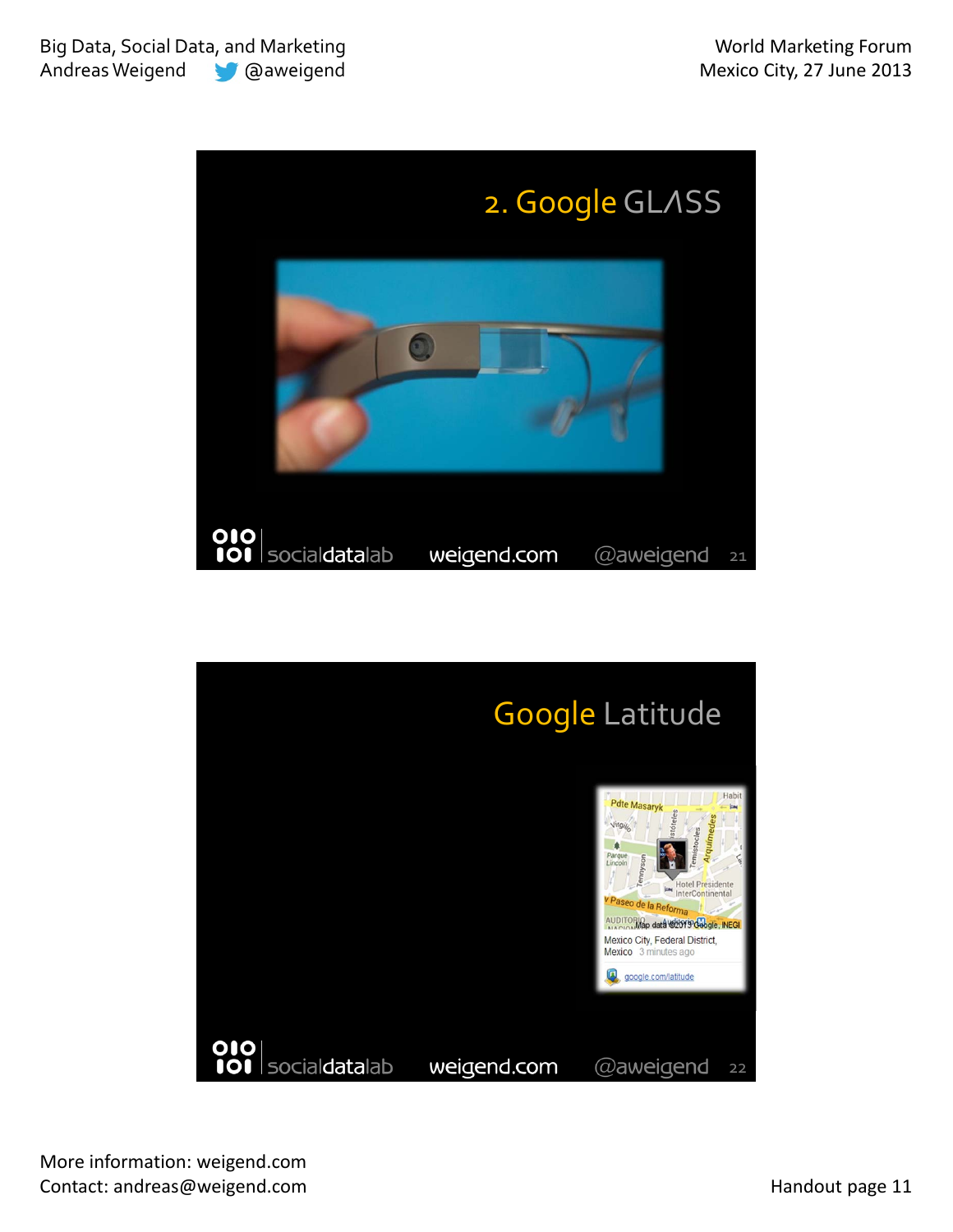| weigend.com/where/                                                                                                                                                                                                                                                                             |                                                                                                                                                                |                                                                                                                                                                    |
|------------------------------------------------------------------------------------------------------------------------------------------------------------------------------------------------------------------------------------------------------------------------------------------------|----------------------------------------------------------------------------------------------------------------------------------------------------------------|--------------------------------------------------------------------------------------------------------------------------------------------------------------------|
|                                                                                                                                                                                                                                                                                                | Andreas Weigend, Social Data Lab                                                                                                                               |                                                                                                                                                                    |
|                                                                                                                                                                                                                                                                                                | home: sdr: expertise: clients: speaking: teaching: itinerary: contact                                                                                          |                                                                                                                                                                    |
| : itinerary :<br>I'm based in San Francisco but my work takes me around the world. Click on an airport to see<br>when I'll be there: AMS: BCN: BKY: BOS: FRA: HAM: HNL: IST: JFK: LAS: LAX: LIN: LNY:<br>MEX: MIL: MRY: NRT: NYC: ORD: PAO: PEK: SFO: SJC: SYD: TXL: YVR: all dates<br>: 2013: |                                                                                                                                                                | labil<br><b>Pdte Masaryk</b><br>Tennyson<br>ncoln                                                                                                                  |
| 24.Jun Mon                                                                                                                                                                                                                                                                                     | PAO Social Data Summit groupspaces.com/sdl/item/447744<br>sponsored by Timberland bit.ly/sdltimberland                                                         | Hotel Presidente<br>InterContinental<br>Paseo de la Reforma<br>AUDITOR Map data @2019 Geogle, INEGI                                                                |
| 25Jun Tue                                                                                                                                                                                                                                                                                      | PAO VF Big Data Panel bit.ly/vfpanel SFO 2325 UA412.LH-<br>66HXJT.UA-D7SPX5.2F                                                                                 | Mexico City, Federal District,<br>Mexico 3 minutes ago                                                                                                             |
| 26Jun Wed                                                                                                                                                                                                                                                                                      | arr 0537.1 MEX                                                                                                                                                 | google.com/latitude                                                                                                                                                |
| 27.Jun Thu                                                                                                                                                                                                                                                                                     | MEX HSM World Marketing Forum "Mas alla de Big Data: Como las<br>refinerias de datos cambian marketing y decisions"<br>www.wobi.com/event/schedule/69885/56739 | This week Social Data Summit at<br>Stanford and World Marketing Forum<br>in Mexico City, back on Saturday. Cell:<br>+1 650 906-5906. Email:<br>andreas@weigend.com |
| 28Jun Fri                                                                                                                                                                                                                                                                                      | MEX 0945.1 UA293.D7SPX5.LH-66HXJT.3A 1144.6 LAX 2236.7<br>UA263.MN1PJD.21F 2358 SFO                                                                            | If you have any questions or just                                                                                                                                  |



More information: weigend.com Contact: andreas@weigend.com example and the contact: andreas@weigend.com handout page 12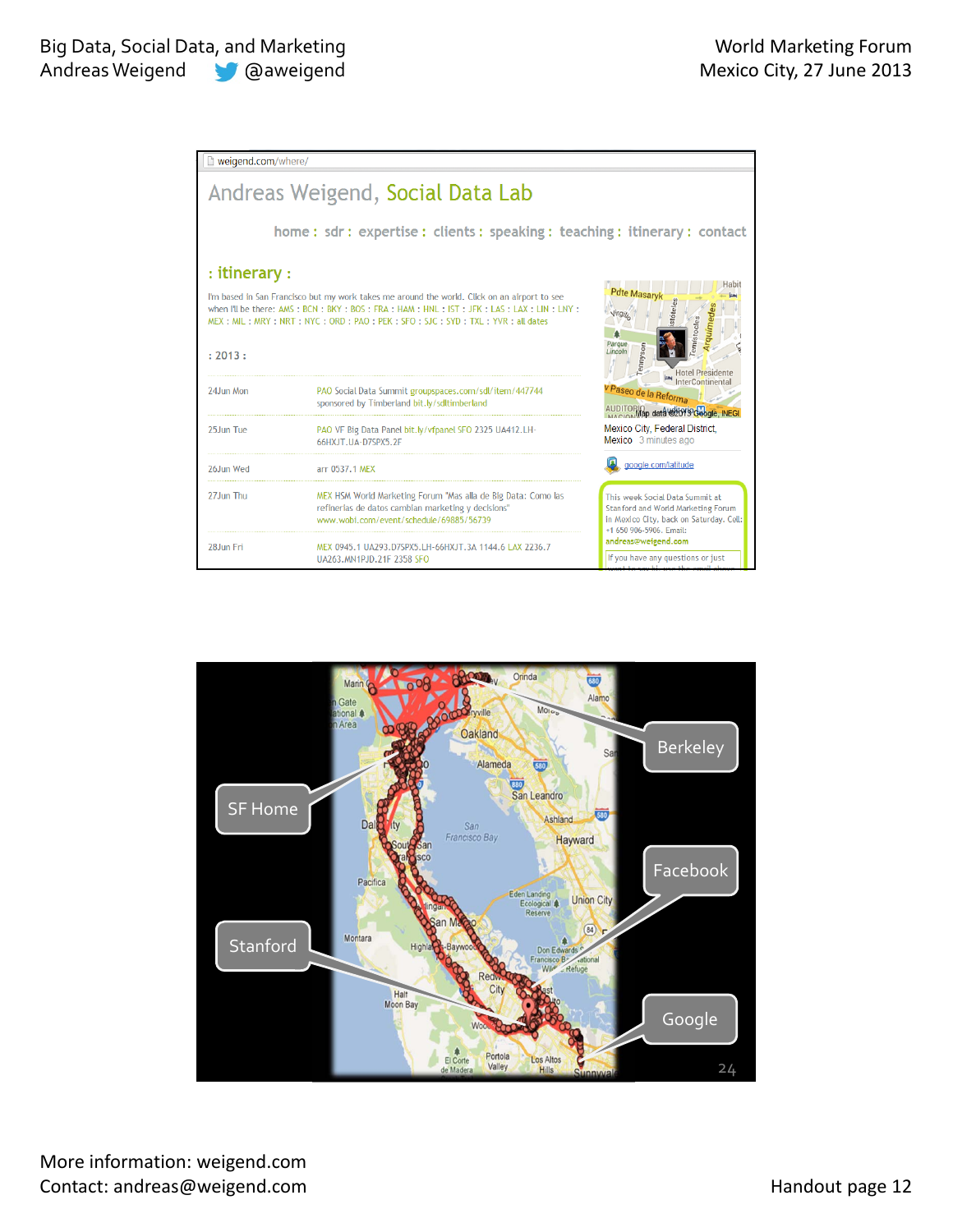

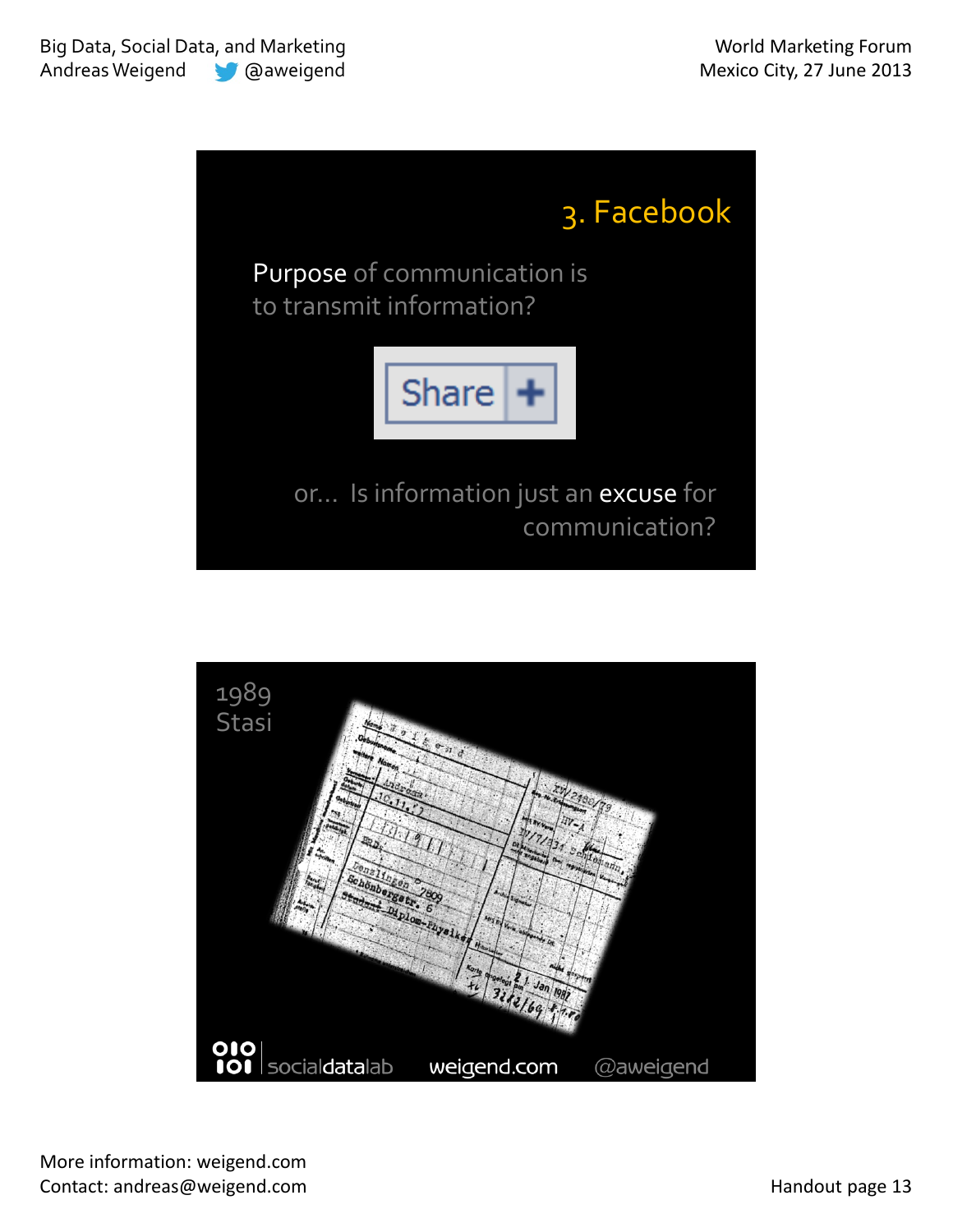

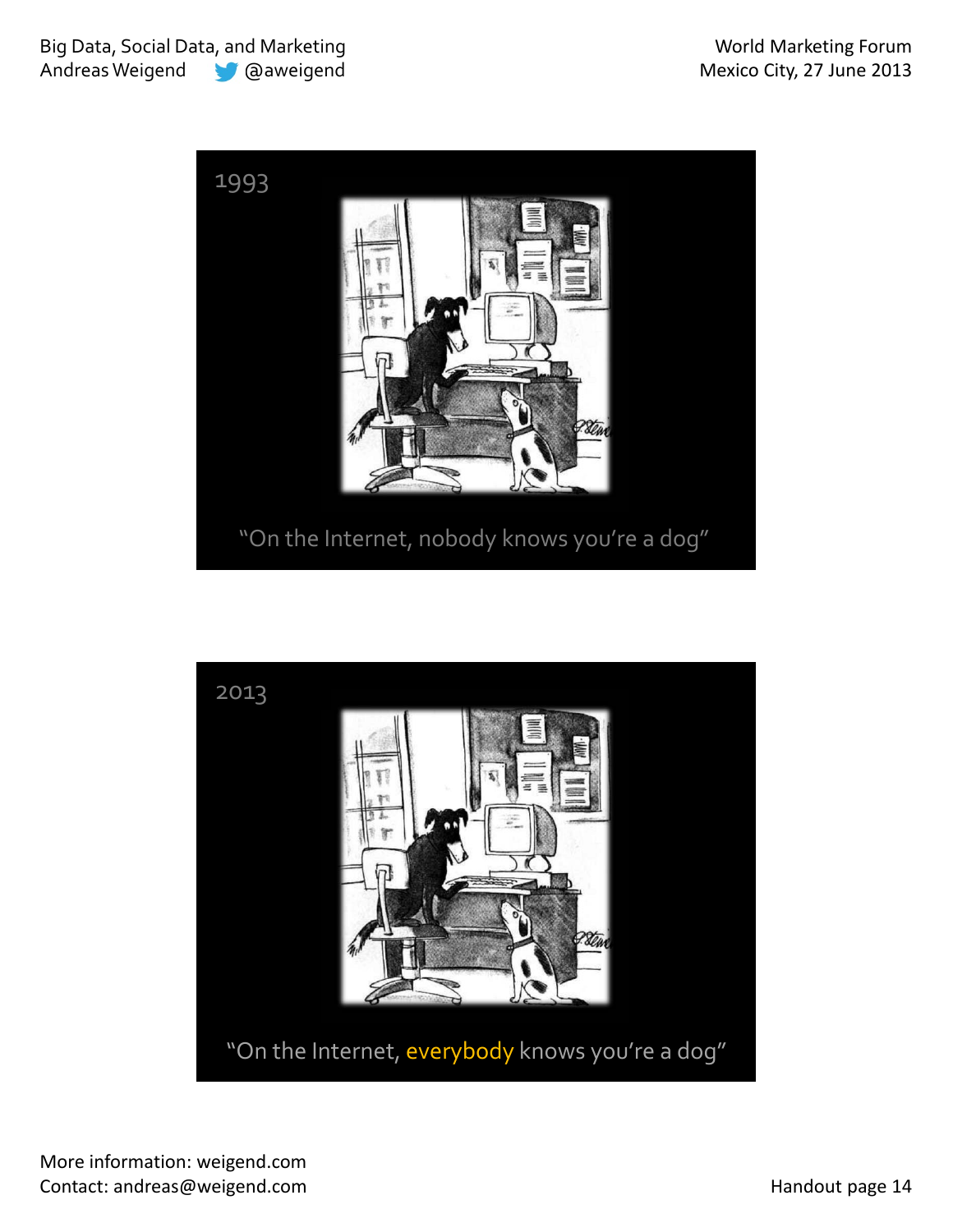

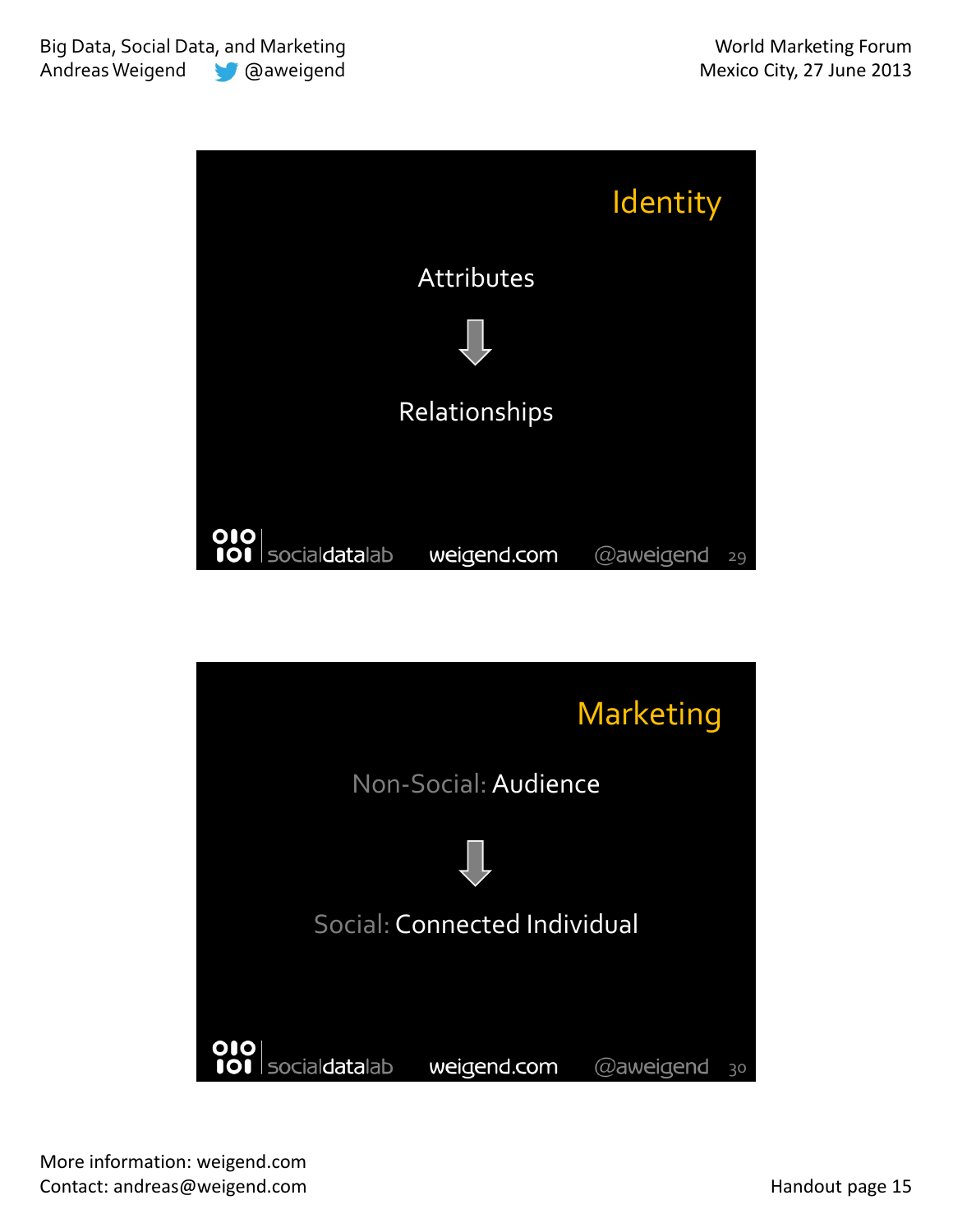

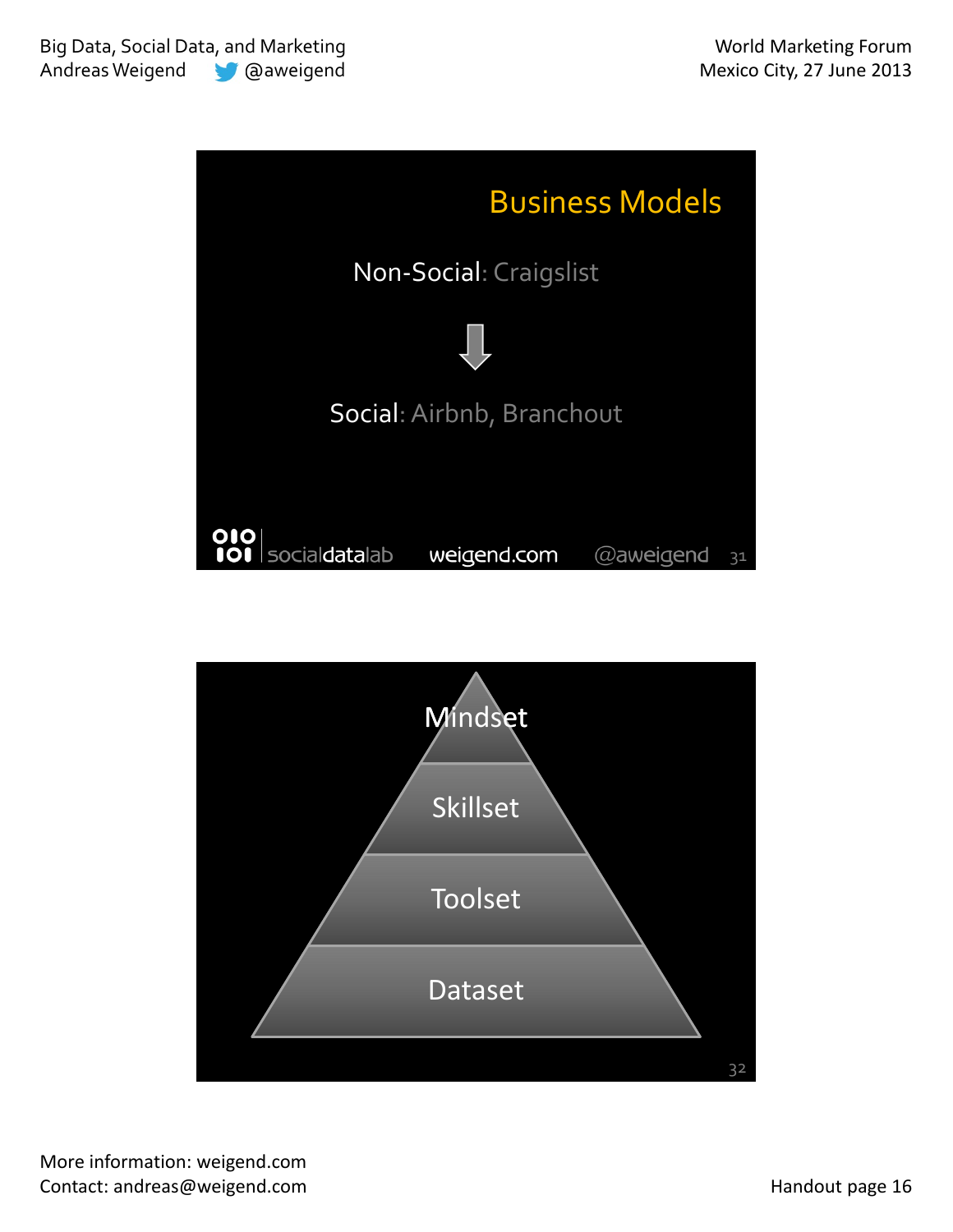

## 4 Rules for Marketing

- 1. Start with the problem, not with the data
- 2. Focus on metrics that matter to your customers, not to your accountants
- 3. Focus on actions and feedback, not on analytics and reports
- 4. Let people do what people are good at, and computers do what they are good at